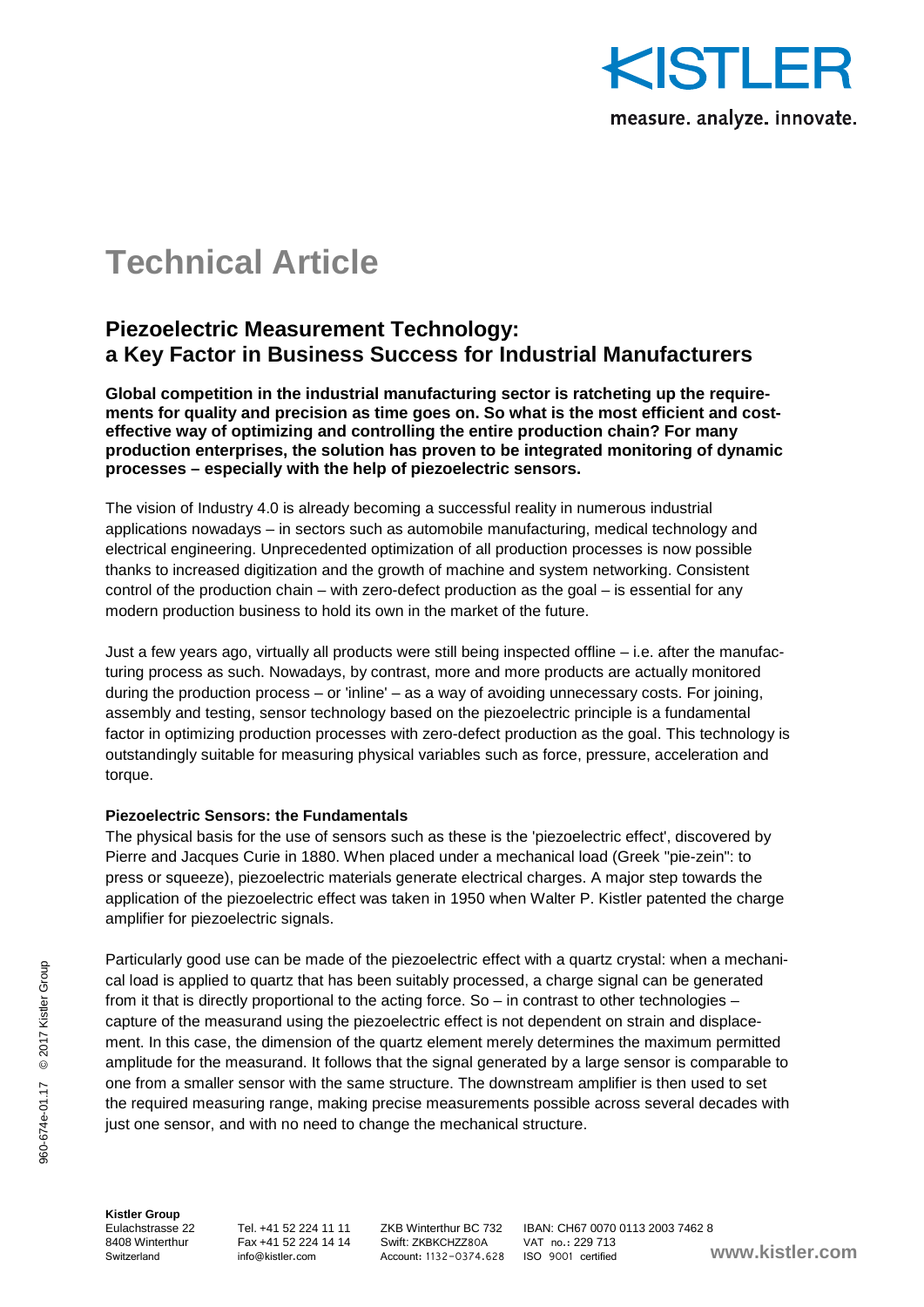

Kistler also offers piezoelectric force sensors with an ICP<sup>®</sup> output: in this case, the raw signal is already converted into an output voltage of 5 or 10 volts in the sensor.

Due to the extremely high rigidity of the crystal, the measuring deflection is low – usually in the range of several kilonewtons per micrometer, giving the measurement system a high natural frequency. This is a key criterion for highly dynamic processes in particular. Another important factor: quartz and crystals exhibit no fatigue or long-term effects such as zero point offsets or linearity changes. In some cases, the use of piezoelectric sensors may be limited by charge drift that occurs for physical reasons. Depending on the measurand's amplitude and the design of the measurement technology, quasi-static measurements are nevertheless possible for periods of several minutes or even hours.

Thanks to the quartz sensor technology developed by Kistler since the 1950s, dynamic forces can be measured both directly and indirectly. For direct measurements, the sensor is positioned fully in the force flux (1), and it measures the entire force. This approach yields high measurement accuracy that is virtually independent of the force application point. If the sensor cannot be positioned directly in the force flux, it will only measure part of the force (3); the remainder passes through the structure in which it is mounted (known as the force shunt). With indirect force measurement, strain sensors are used to measure the process force indirectly via the structural strain (2).

### **Applications in Research and Industry**

In addition to overall economic considerations, installation conditions are becoming increasingly important nowadays. Dimensions are often a critical factor in the choice of a force sensor. Quartz sensors are outstandingly stable, rugged and compact; they can often be installed at measuring points where other technologies cannot be used at all. These attributes account for their widespread use not only in research and development but also – and to an increasing extent – on production lines and in industrial testing technology.

To take one example: dynamic force measurements that exhibit long-term stability are required for aging and load investigations on automotive components – such as pressure, tension, crash and endurance tests on locks, doors, engine hoods, trunk decks, seats and springs, etc. In this context, quartz force sensors are superior to other sensors because quartz exhibits no signs of aging, so calibrations can mostly be limited to cycles specified in quality assurance systems such as DIN EN ISO 9001:2015. These advantages save time and money across the board. For certain applications, quartz force sensors offer various technical benefits as well as the advantage of major cost reductions thanks to their lower life-cycle costs.

Piezoelectric force sensors are used for dynamic force measurements (e.g. in punching processes for sheet metal parts); in addition, they are deployed for quasi-static processes such as press-fitting of bearings in engine blocks. In such cases, the process forces can be activated safely: the measurement technology remains undamaged even when force peaks occur that could permanently destroy conventional measurement systems.

Systems from Kistler offer optimal quality assurance solutions for the analysis and documentation of injection molding processes. Cavity pressure is the most informative process variable, because it

**Kistler Group**

8408 Winterthur Fax +41 52 224 14 14 Swift: ZKBKCHZZ80A VAT no.: 229 713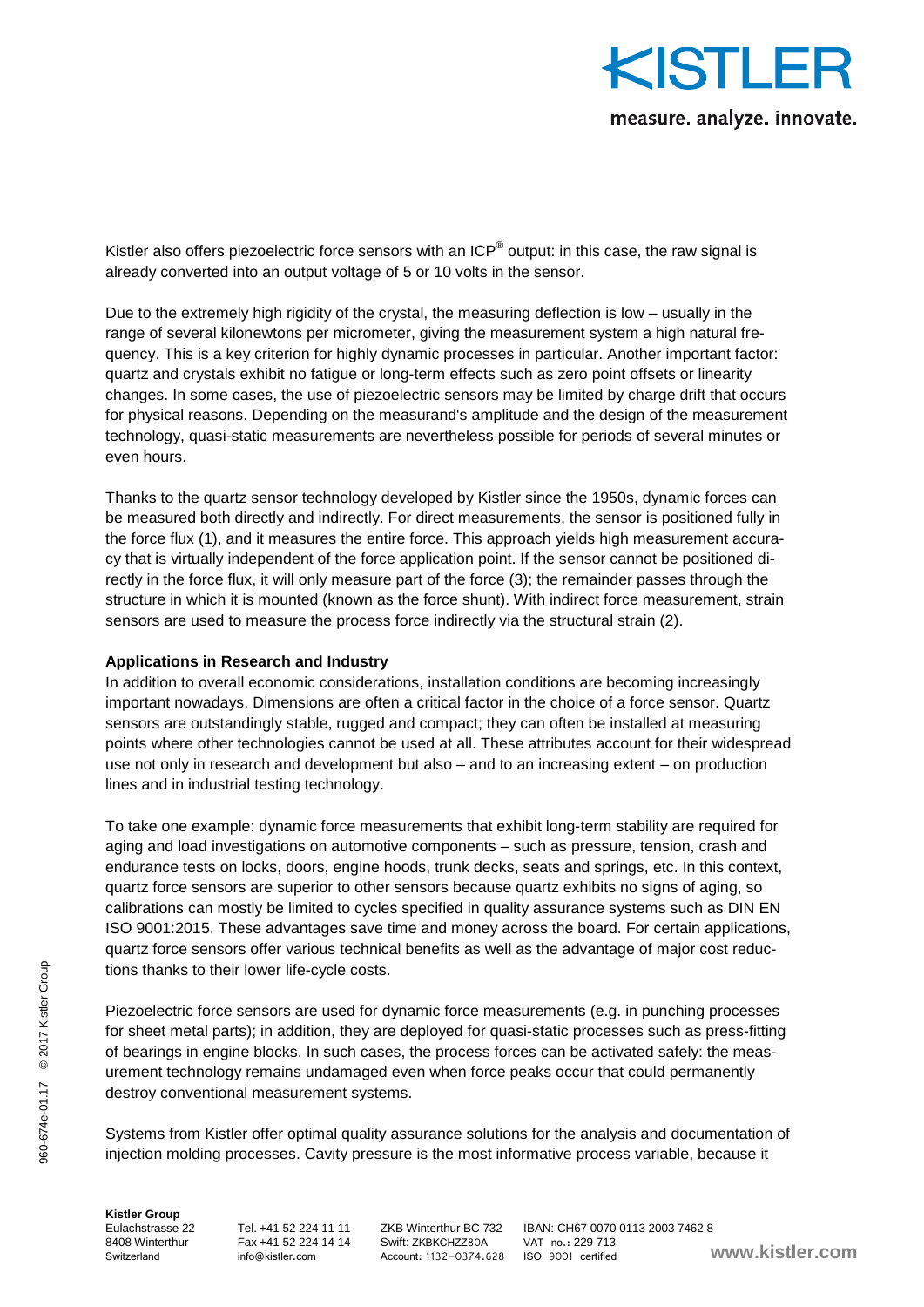

describes conditions immediately – while the molded part is actually being created. On the basis of cavity pressure, therefore, sensors and systems can detect at the earliest possible stage whether good parts or rejects are being produced.

## **System Solutions for Process-Integrated Quality Assurance**

So that the data captured by highly sensitive piezo sensors can actually be used, it is visualized, evaluated and documented in suitable monitoring systems. When these measuring systems are integrated into the manufacturing sequence, early detection of production defects becomes possible – thereby reducing the potential risk of financial losses due to faulty parts.

In assembly technology, Kistler's maXYmos system reliably monitors the production processes. The result: production can be optimized towards the goal of zero defect production with maximum cost efficiency. Outstanding features of the system are its exceptional flexibility and user-friendly operating interface. It can be used not only for automated joining and press-fit processes but also for manual operations such as pressing processes carried out by hand. In addition to production and assembly, applications for Kistler's sensors and XY monitors include verifying the functionality of the end product. Thanks to the exceptional versatility of Kistler's XY monitors, they can meet the requirements in all industrial sectors where quality assurance is becoming a prime consideration.

## **Focusing on Enhanced Cost-Effectiveness**

Piezoelectric sensors and the related monitoring systems from Kistler are now being deployed in Europe, the USA and Asia – in fact, across the entire globe. Sensor technology based on the piezoelectric principle delivers a remarkable increase in process reliability within a company's production chain, coupled with a sustained improvement in productivity – opening up the way to zerodefect production and maximized process efficiency. From a business point of view, this highprecision technology serves one purpose above all others: it creates a sound basis for economic success in a market where competition is fierce in every part of the world.



Figure 1

**Kistler Group**

 $224414$  Swift: ZKBKCHZZ80A VAT no.: 229 713<br>info@kistler.com Account: 1132-0374 628 ISO 9001 certified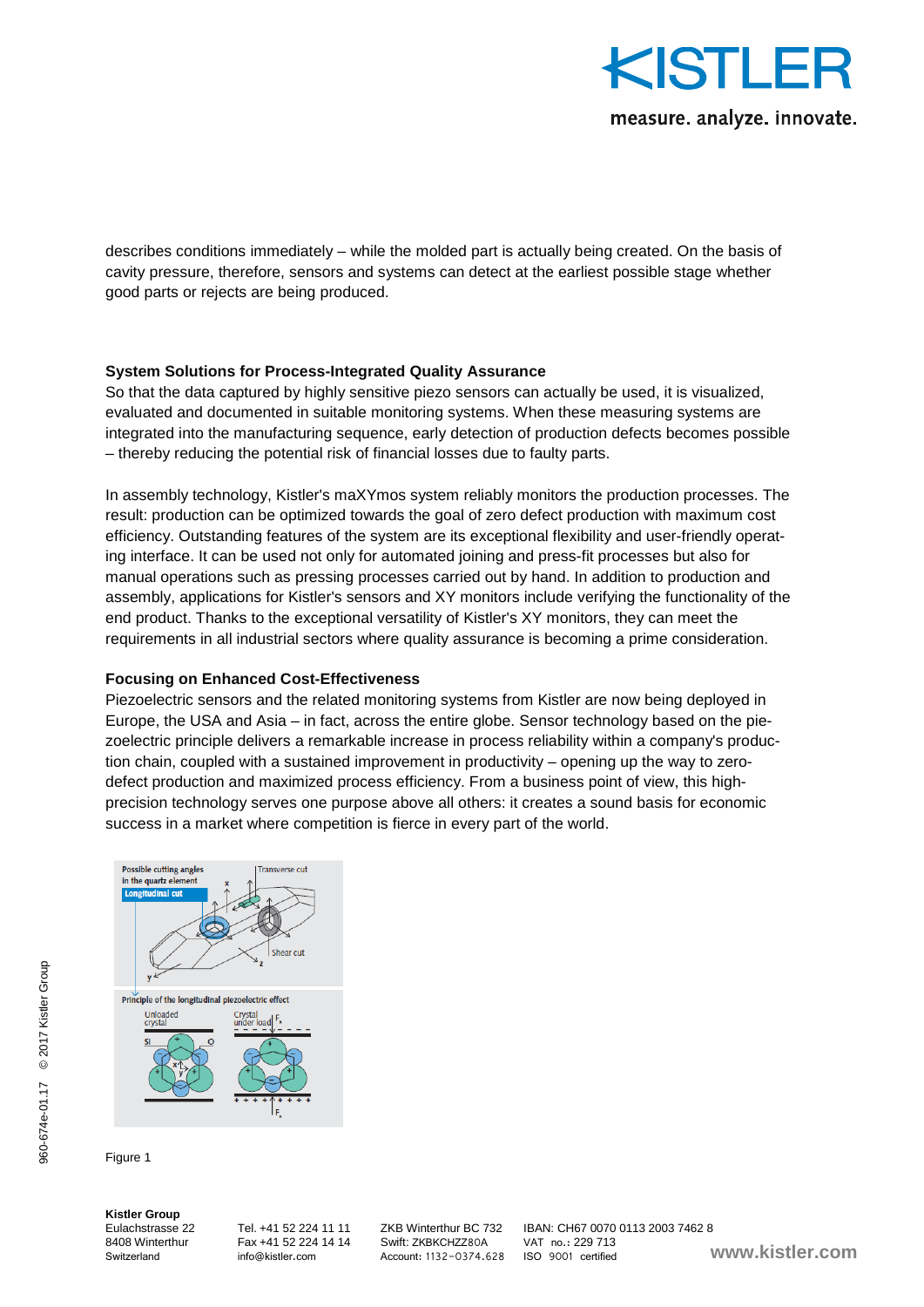



Figure 2



Figure 3



Figure 4

**Kistler Group**

8408 Winterthur Fax +41 52 224 14 14<br>Switzerland info@kistler.com

Eulachstrasse 22 Tel. +41 52 224 11 11 ZKB Winterthur BC 732 IBAN: CH67 0070 0113 2003 7462 8 SWITI: ZKBKCHZZ80A VAT no.: 229 / 13<br>Account: 1132-0374.628 ISO 9001 certified **www.kistler.com**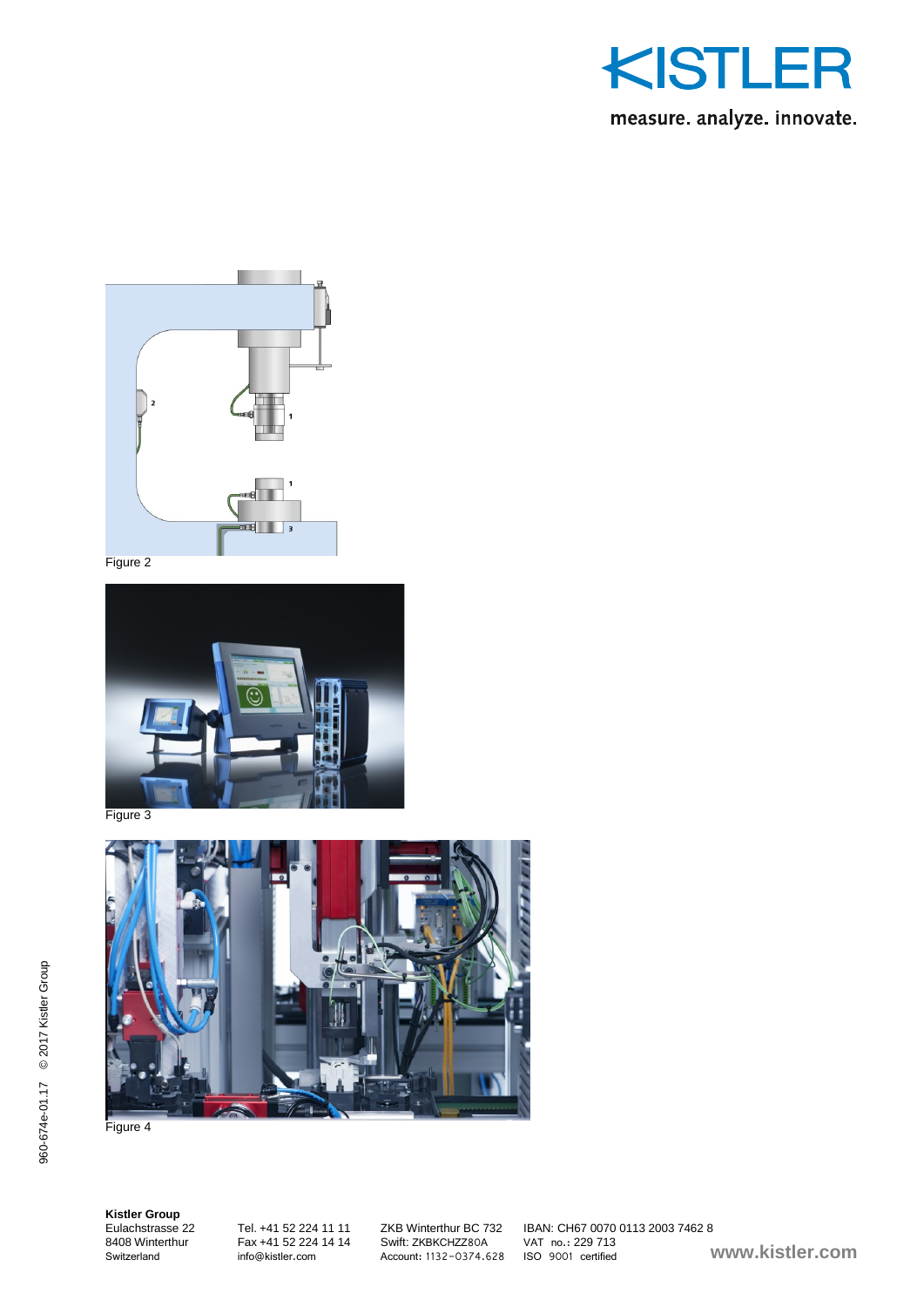

measure. analyze. innovate.



Figure 5

#### Captions:

Figure 1: Particularly good use can be made of the piezoelectric effect with a quartz crystal: when subject to a mechanical load, it generates a charge signal that is directly proportional to the acting force.

Figure 2: Depending on the installation conditions, various sensors are available to provide optimal production monitoring: 1. Direct measurement (the entire process force passes through the sensor). 2. Indirect measurement (a small part of the force passes through the sensor). 3. Shunt measurement (force is measured indirectly via the bending of the C-frame press).

Figure 3: maXYmos XY monitors can monitor and evaluate the quality of a product or manufacturing step on the basis of a profile. With the help of evaluation objects (EOs), the user adapts the curve evaluation to the specific monitoring task.

Figure 4: Small force sensors are compact and space-saving to optimize integration into the machine design.

Figure 5: With its exceptionally narrow diameter of only 8 mm, this measuring pin is the perfect addition to Kistler's extensive range of strain sensors.

#### **About the Kistler Group**

Kistler, the originator of piezoelectric measuring technology, is the global leader in dynamic pressure, force, torque and acceleration measurement. Cutting-edge technologies provide the basis for Kistler's modular systems and services.

Customers in industry, research and development benefit from Kistler's experience as a development partner, enabling them to optimize their products and processes so as to secure sustainable competitive edge. This owner-managed Swiss corporation plays a key part in the evolution of automobile production and industrial automation, and its innovative sensor technology also helps foster the development of many newly emerging sectors. Drawing on our extensive application expertise, and always with an absolute commitment to quality, Kistler drives innovations ahead in lightweight construction, vehicle safety, emission reduction and Industry 4.0.

Some 1,500 employees at 56 facilities across the globe are dedicated to the development of new measurement solutions, and they offer individual application-specific support at local level. Ever since it was founded in 1959, the Kistler Group has grown hand-in-hand with its customers and in 2015, it posted sales of CHF 329 million. About 10% of this figure is reinvested in innovation and research – with the aim of delivering better results for every customer.

#### **About the Author**

Matthias Giese heads the Production Monitoring Business Field at Kistler Instrumente AG in Winterthur, Switzerland. He has many years' experience of piezoelectric force measurement and its application in connection with XY monitoring systems. Monitoring systems play a crucial part in 100% quality assurance for the Business Field's customer base, which largely consists of direct or indirect suppliers to the automotive industry.

#### **User Contact**

Matthias Giese, Head of Strategic Business Field Production Monitoring Phone: +41 52 224 16 25 Email[: matthias.giese@kistler.com](mailto:matthias.giese@kistler.com)

**Kistler Group**

Fax +41 52 224 14 14<br>info@kistler.com